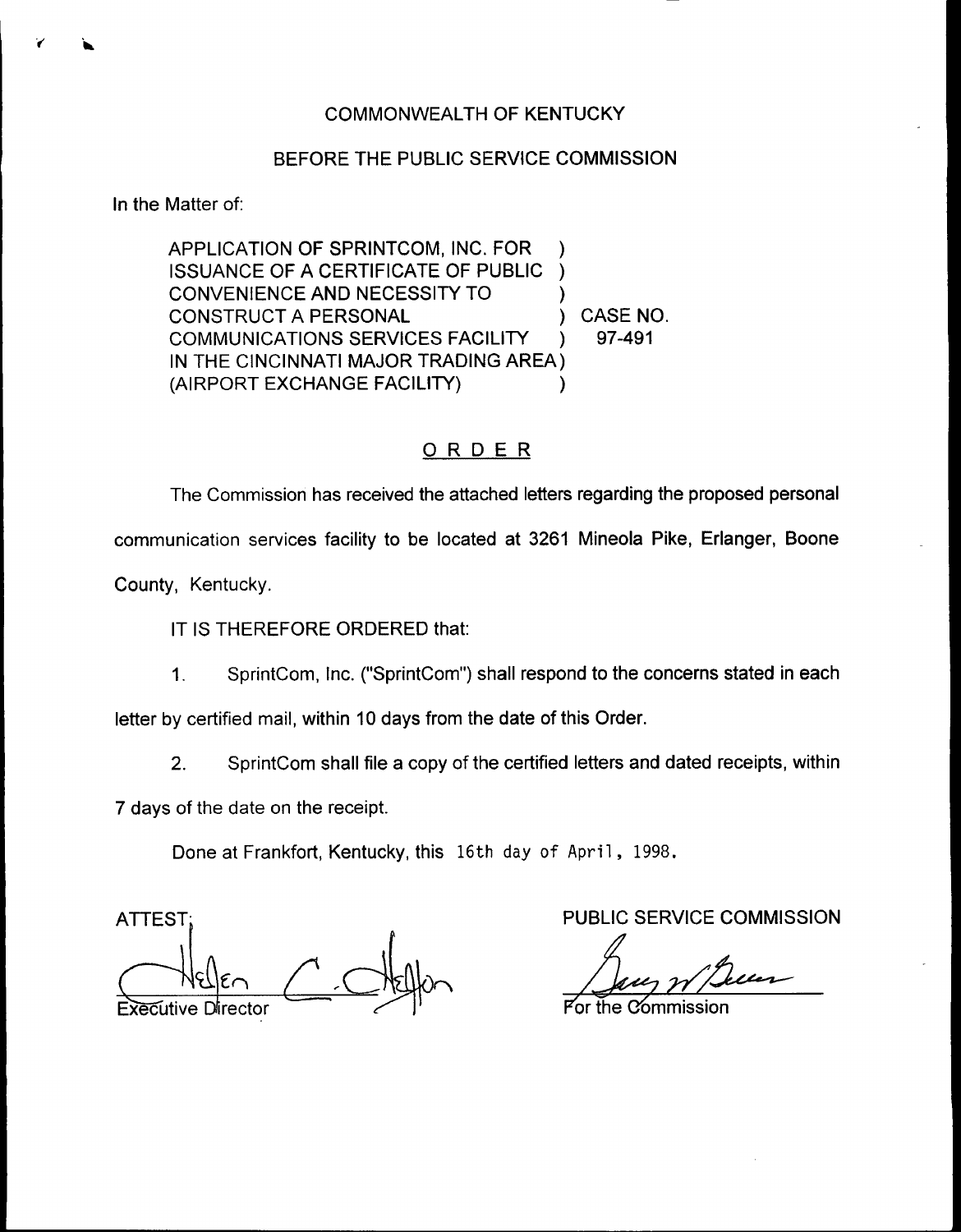**RECEIVED** 

B&X GROUP, LTD. 2601 ARBOR PLACE CINCINNATI, OHIO 45209

JAN 1 6 1998

PUBUC SERVICE **COMMISSION** 

January 13, 1998

 $\tau \lesssim \tau$ 

Executive Directox Kentucky Public Service Commission P.O. Box 615 Frankfort, KY 40602

RE: Docket No. 97-491

Dear Sir ox Madam:

Attached is a letter we received on the proposed tower. Please pxovide a bettex map so we can identify the location.

Also, please indicate what kind of structure that will be built (show pictures) and how it will be visibly protected from othex higher users in the area (office/warehouse) .

We recommend/would require that a pine tree (large trees) hedge be required around all exposed buildings and fence structures.

Please provide us the above information for our xeview.

Sincerely,

B&K GROUP, LTD.

member  $f(x) = f(x)$